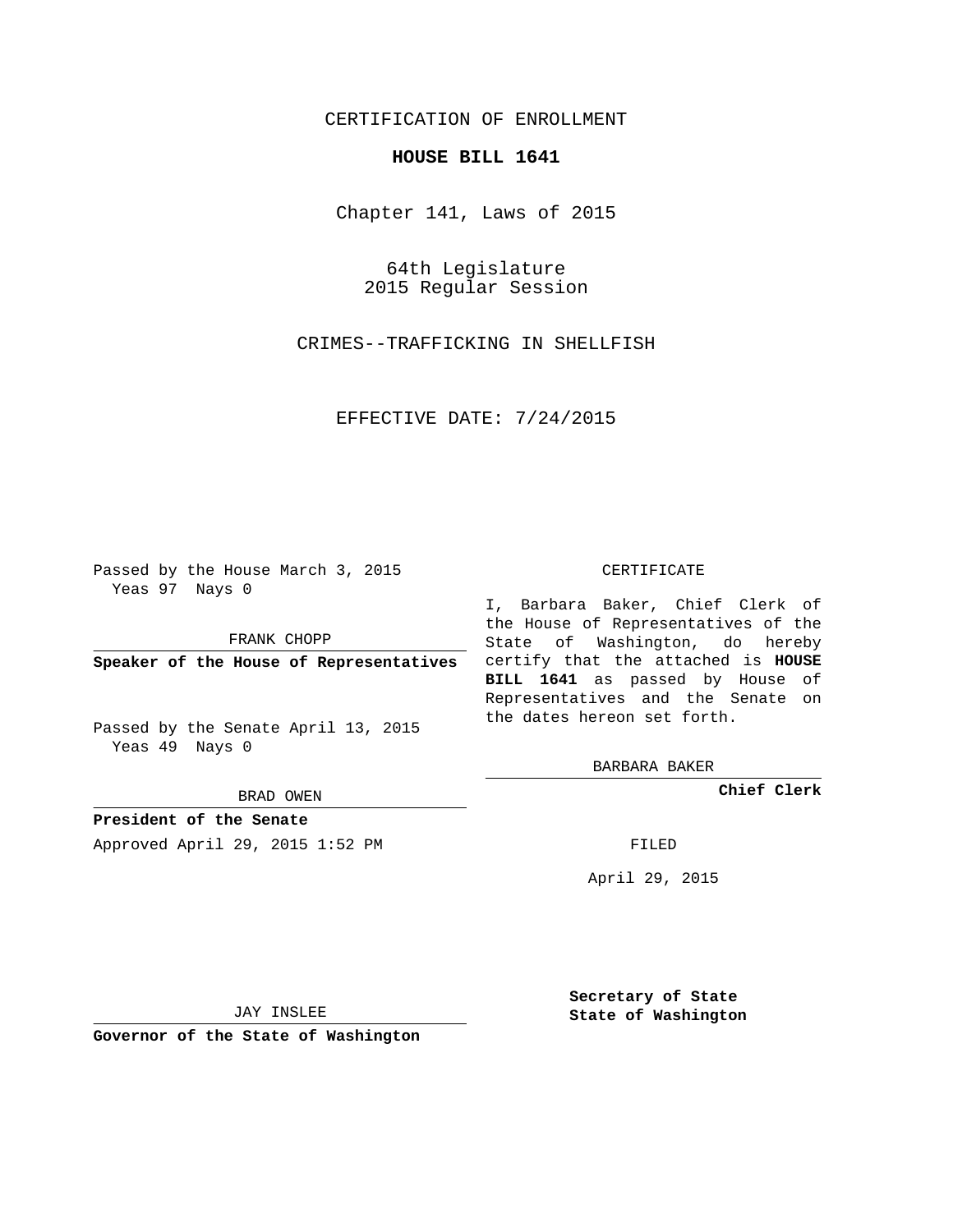## **HOUSE BILL 1641**

Passed Legislature - 2015 Regular Session

**State of Washington 64th Legislature 2015 Regular Session**

**By** Representatives Blake, Lytton, and Tharinger

Read first time 01/26/15. Referred to Committee on Agriculture & Natural Resources.

1 AN ACT Relating to adding shellfish to the list of species types 2 listed in RCW 77.15.260(1)(a); and amending RCW 77.15.260.

3 BE IT ENACTED BY THE LEGISLATURE OF THE STATE OF WASHINGTON:

4 **Sec. 1.** RCW 77.15.260 and 2012 c 176 s 19 are each amended to 5 read as follows:

 (1) A person is guilty of unlawful trafficking in fish, shellfish, or wildlife in the second degree if the person traffics in fish, shellfish, or wildlife with a wholesale value of less than two 9 hundred fifty dollars and:

10 (a) The fish(( $\{\frac{1}{2}, \frac{1}{2}, \frac{1}{2}\}$ ), shellfish, or wildlife is 11 classified as game, food fish, shellfish, game fish, or protected 12 wildlife and the trafficking is not authorized by statute or 13 department rule; or

14 (b) The fish, shellfish, or wildlife is unclassified and the 15 trafficking violates any department rule.

16 (2)(a) A person is guilty of unlawful trafficking in fish, 17 shellfish, or wildlife in the first degree if the person commits the 18 act described by subsection (1) of this section and:

19 (i) The fish, shellfish, or wildlife has a value of two hundred 20 fifty dollars or more; or